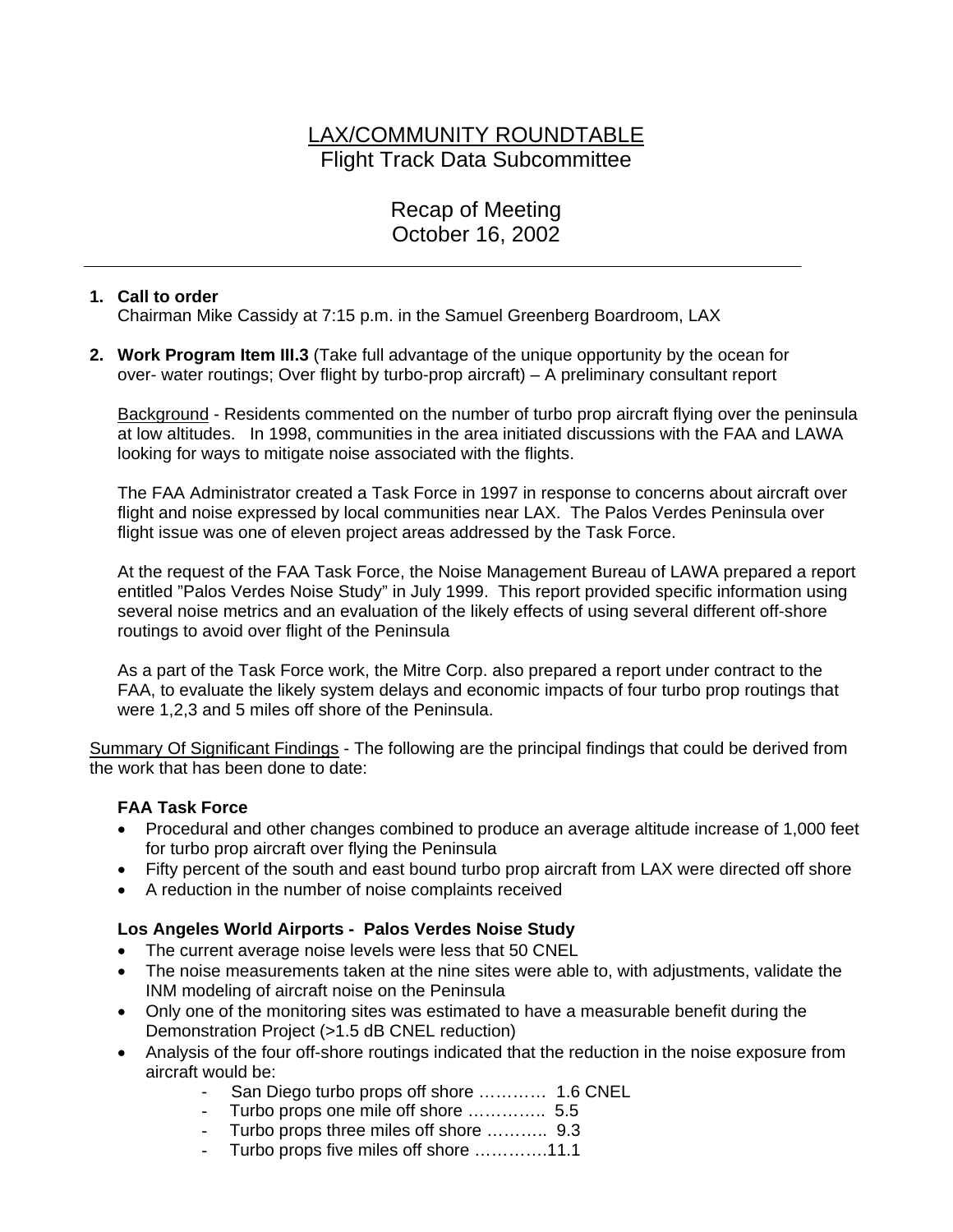- The three mile alternative was recommended for further study
- The single event noise levels measured in Sound Exposure Levels (SEL) range in the low values from 50.2 at South Shores Elementary School to 61.0 at Paseo del Mar. The maximum values ranged from 64.4 at Marymount College to 68.9 at Vista Grande Elementary School and at Springcreek Road sites
- The LAWA noise and flight track data system provides a significantly improved noise management capability. Utilizing that system the LAWA staff has provided detailed information on the total number of turbo prop aircraft that are southbound and the number that have over flown the Peninsula for the period June1999 through July 2002 as follows. These data show a reduction of 48% in the average daily over flights of the Peninsula during this period.

## **Mitre Corp. - Time and Cost Impacts of Off-shore Routing of LAX Departures**

- The ability of the air traffic controllers to "fan" the turbo prop aircraft after departing LAX is key to avoiding ground and airborne delays
- The annual increase in costs due to ground and airborne delays were estimated to range from \$35.8 Million to \$85.7 million for the four off-shore flight tracks located 1,2,3 and 5 miles off shore of the Peninsula
- The ground delays to departing aircraft constituted the higher proportion of the cost ranging from 83% to 97%

Preliminary Evaluation For The Subcommittee's Consideration - In reviewing the material that has been prepared to date, the Subcommittee may wish to consider the following:

- 1. The noise exposure levels as measured by the CNEL metric are not extraordinarily high at any of the nine measurement locations
- 2. There are single noise events that exceed the relatively low ambient levels in the Peninsula area
- 3. While helpful, it is not likely that the 1,000 foot increase in altitude over the Peninsula was perceived by many residents as a reduction noise, unless there was also be a reduction in power settings
- 4. There has been a significant reduction in the percentage of over flights by turbo prop aircraft from 51.5% in the last half of 1999 to 38.1% in the first half of 2002
- 5. There has been a significant reduction in the average daily over flights by turbo prop aircraft from 60.3 in the last half of 1999 to 32.7 in the first half of 2002
- 6. The establishment of the BEKER and PEVEE waypoints on the HOLTZ THREE RNAV departure procedure from LAX is an important element the use of off shore routings (see Exhibit A)
- 7. The opportunity to further remove over flights should be pursued with the knowledge that too aggressive an approach can result in major increases in operating costs, not only from the increases in flight distance and time, but also possible ground delays at LAX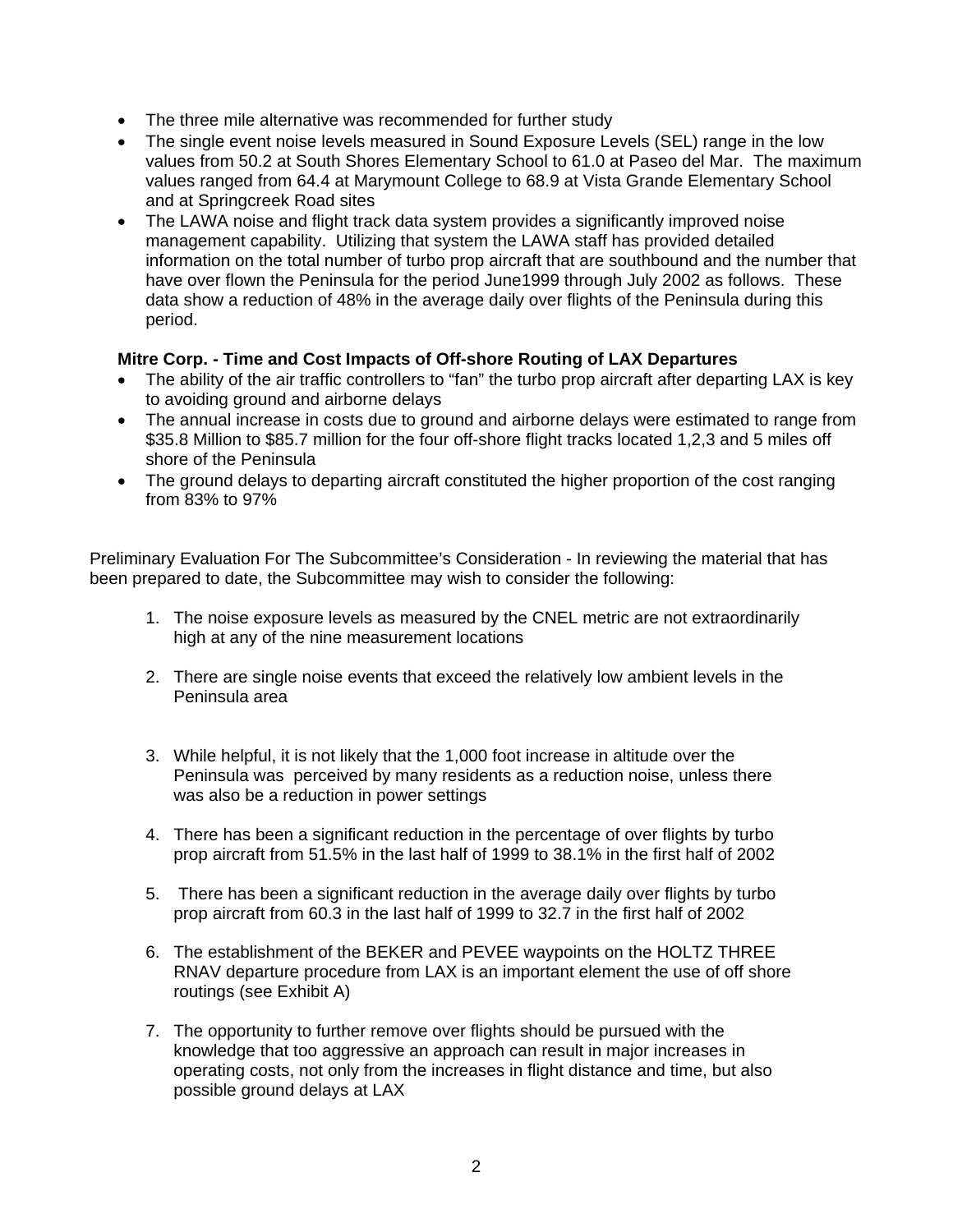- 8. It is apparent that noise reduction benefits to be derived from previous efforts have been and are being achieved. You may wish to confirm that the actions introduced by the FAA in February 1999 are still operative
- 9. We should also assume that air traffic will return to the pre-September 11, 2001 levels and will continue to grow. As a result, the frequency of occurrence of peak traffic periods will also grow and the over flight issue will remain a concern
- 10. Continue to monitor the incidence of over flight on a regular basis to verify the continued reduction of over flight and to check on the over-flight altitudes
- 11. Ask that the LAWA management meet and confer with the FAA and selected airlines to:
	- Move the noisiest aircraft off shore
	- Continue the review of means to increase the utilization off-shore routings
	- Move all aircraft offshore of the Peninsula during the noise sensitive hours from 12:00 a.m. to 6:30 a.m.

## **3. Comments/Discussion**

- It is not clear what specifically caused that reduction in over flights.
- The reduction is probably the result of several factors including the FAA actions, the post 9/11 reduction in overall aircraft operations at LAX, reduction in service to certain destinations. It is not likely related to the introduction of commuter jets.
- The 5,000 ft. MSL minimum over flight altitude has helped, probably due to the reduction in power upon obtaining the 5,000 foot cruising altitude
- Are there any early morning flights by turbo prop aircraft?
- What is the loudest of the aircraft that are over flying the Peninsula?

# **4. Subcommittee Actions**

The Subcommittee recommended the following actions, based on their consideration of the information to date:

- A. Asked Marc Tellier to check with the FAA and the Mitre Corp. people to see if any of the changes since 9/11 would likely affect the findings of the Mitre report.
- **B.** Asked that the LAWA staff review the over-flight data base to obtain the information about aircraft types, destinations (ONT, SNA, ONT), late night/early morning turbo prop operations and over flight altitudes
- **C.** Asked the Noise Subcommittee to review FAA's promise to address the jet aircraft less that 75,000 gross weight
- **D.** Upon obtaining the additional information that has been requested, ask selected turbo prop airline operators to attend a Roundtable meeting and provide some specific information for the Roundtable's consideration.

# **5. Additional Public Comments**

#### **6. Adjournment**

The next meeting of the Subcommittee will be at the call of the Chair.